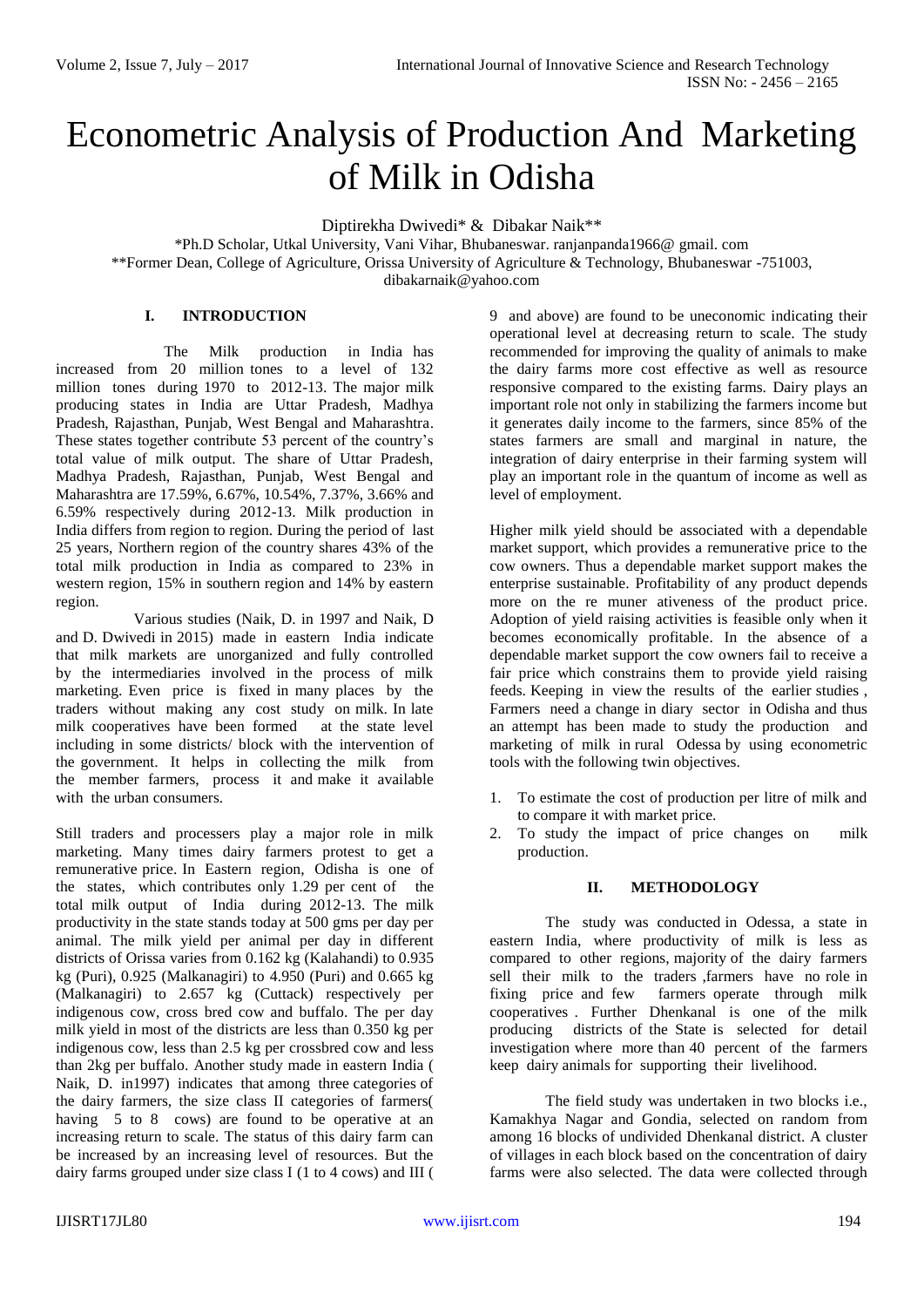the pre-tested questionnaires by personal contact during 2010-11. *A. Data On Cost Of Production Of Milk*

The information on cost of production of milk is collected from the selected dairy farmers of Kamakhyanagar Block and Gondia block of Dhenkanal district. The data are collected through a well designed pretested questionnaire by direct interview. The dairy farmers are classified into three groups depending upon the size of cattle population i.e., size class 1 (1 to 4 cows), size class II (5 to 8 cows) size class III (9 and above). 30 dairy farmers from each group are selected to collect data on cost of production. The cost of production includes cost of green feed, dry feed, concentrates, human labor and value of hired labor, medicine, rental value of owned cow, rental value of leased in cows, interest on working capital, interest on fixed capital and imputed value of family labor etc.

## *B. Cost Concepts*

For estimating the cost of production of milk with its market price, the following cost concepts are worked out.

- Cost  $AI = It$  includes cost of green feeds, dry feed, concentrates, value of hired labor and medicine.
- Cost  $A2 = Cost A1 + Rental value of$ leased in cows.
- Cost  $B = Cost A2 + Rental value of$ owned cow + interest on owned fixed capital.
- Cost  $C = Cost B + imputed value of$ family labor.
- Cost  $D = Cost C \text{dung value}$ .

## *C. Nerlovian's Price Expectation Model*

In this study an attempt has been made to examine the effect of market prices on production and productivity of milk. The model is as follows:

$$
MP = a + b, Mp_{1 \cdot 1} + b_2 MP_{1 \cdot 1} + ut \dots \dots \dots \tag{1}
$$

$$
*P_{1}P_{1\text{-}1} = B(P_{1\text{-}1}\cdot P_{1\text{-}1}) \cdot O \leq \beta \leq \dots \dots \dots \tag{2}
$$

Where

 $M_p$ =Actual production in year't'

 $P_1$ =Expected price of milk in year't'

 $P_{t-1}$ = Expected price of milk in year (t-1)  $P_{t-1}$ =Actual price of milk in year (t-1)  $U_t =$ Disturbance term

 Β=The coefficient of price expectation and 'a' and 'b' are parameters to be estimated.

The hypothesis described through equation (2) is price expectation hypothesis. The expression on the left hand side of this equation is the revision in price expectation from year to year. On the right hand side, the expression (Pt-1- pt-1) is the error made by farmers in predicting the price during (t-1) the year (Previous Year). The Co-efficient of Price expectation (b) indicates that only a fraction of last year's error in Price Prediction is translated into revision in expected Price during the Current year. Now using the hypotheses given in equation (2) above, an expression for expected price (Pt) can be obtained as given below.

$$
P_1 = \beta P_{1-1} + \beta (1-\beta) P_{1-2} + \beta (1-\beta)^2 P_{1-3 \dots}.
$$

Thus in this formulation, the expected price is weighted moving average of Past Prices since  $O < \beta < 1$ , the weights are in declining geometric series.

There are three Parameters  $(a,b \text{ and } \beta)$  to be estimated from the above two equations (1) and (2) are manipulated to obtain the estimate of a, b and β.

Now equation (1) can also be written as:

$$
MP_{1\text{-}1} = a + bp_{1\text{-}1} + U_{1\text{-}1} \qquad \qquad \dots \dots \dots \dots \dots (3)
$$

*Or* 
$$
P_{1\text{-}1} = \frac{1MP \ 1-1}{b} - \frac{a}{b} - \frac{1U1-1}{b}
$$
 ..........(4)

Subtracting the equation (3) from (1) where

$$
MP_I-MP_{I\text{-}I} = b (P_I - P_{I\text{-}I}) + U_I - U_{+I} \dots (5)
$$

Substituting the equation (2) in equation (5) we get

$$
MP1 - MP1-1 = b [β(P1 - P1-1)] U1 - U1-1 .......(6)
$$

Now substitution equation (4) in equation (6) we have

$$
MP_{1} - MP_{1-1} = b [ \beta(P_{1-1} - (\frac{1}{b} Mp_{1-1} - \frac{a}{b} \frac{1}{b} U_{1-1}) ] + U_1
$$
  
- U<sub>1-1</sub>

$$
=b[\beta Pt-1 - \frac{\beta}{b} mpt-1 + \frac{a\beta}{b} + \frac{\beta}{b} ut -1] + u_1 + u_{1-1}
$$
  

$$
=b\beta P_{1-1} - \beta MP_1 + a\beta + \beta u_{1-1} + u_1 - u_{1-1}
$$
  

$$
=a\beta + b\beta P_{1-1} - a\beta MP_{1-1} + [ut (ut-(1-\beta) u_{1-1})]
$$

$$
Or\ Mp = a\beta =\!b\beta P_{p\text{-}1} +\! (1\text{-}\beta)\ Mp_{1\text{-}1} +\! [u_1-(1\text{-}\beta)\ u_{1\text{-}1}]
$$

Now let

$$
\pi_u = a\beta \cdot \pi_1 = b\beta \cdot \pi_2 - 1 - \beta
$$
 and  $V_1 - U_1 - (1-\beta) U_1 - 1$ 

Then

$$
Mp = \pi_1 P_{1\text{-}1} + \pi_1 P_{1\text{-}1} + \pi_2 MP_{1\text{-}1} + V_1 \dots \dots \dots \dots \dots (7)
$$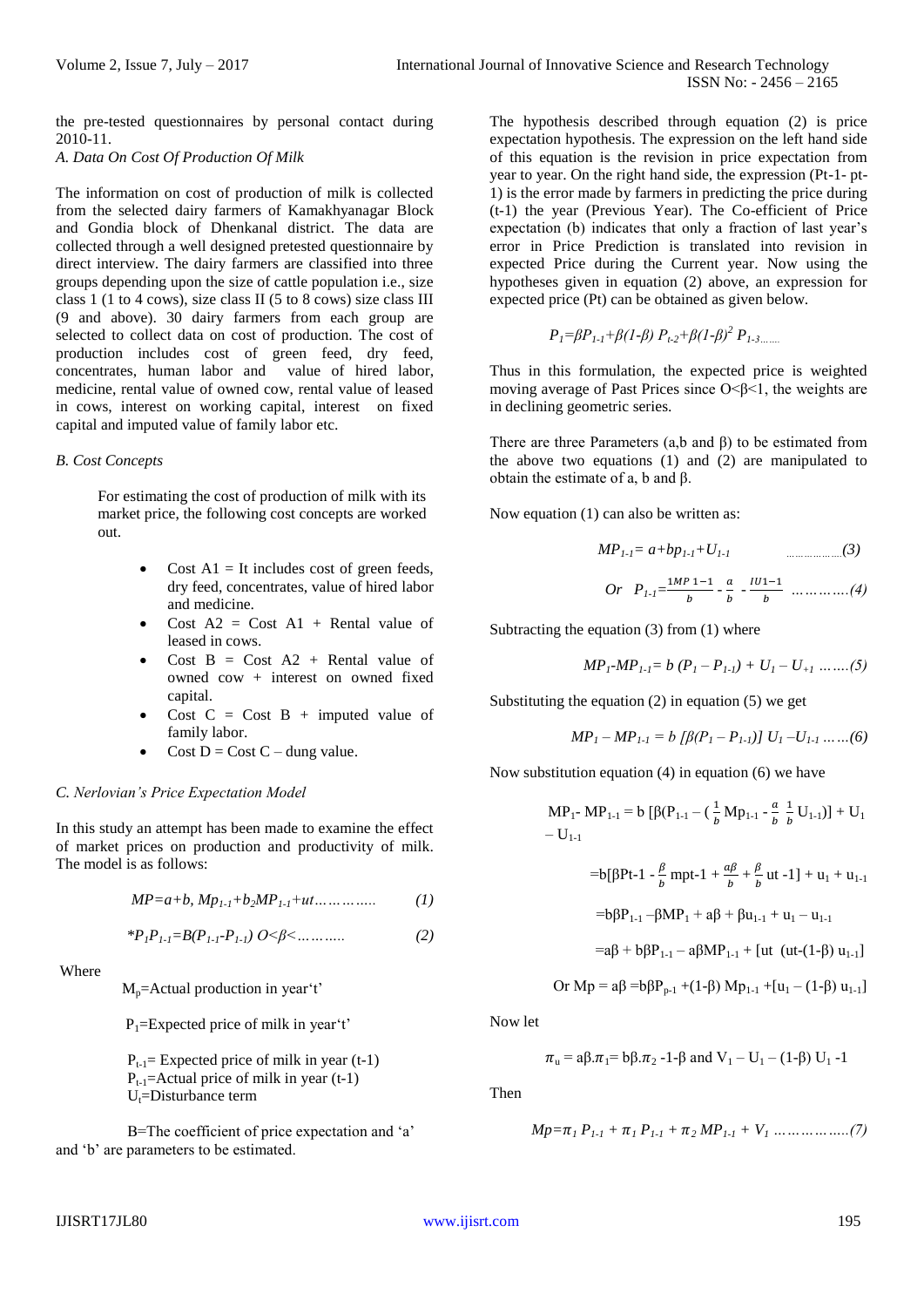From this equation  $\pi_0$ ,  $\pi_1$  and  $\pi_2$  can be estimated. The values of a, b and β can be calculated as follows;

$$
A=\pi_1 \mathbin{/} 1\text{-}\pi_2\ b\text{=}\pi_1 \mathbin{/} 1\text{-}\pi_2\ \&\ \beta\text{-} 1\ \pi_2
$$

The shortrun and longrun elasticity of production is calculated as follows.

Short run elasticity 
$$
- \pi_1
$$

Long rrun elasticity =  $b x_1/y$ 

Where  $x_1 = 1$  Mean of average annual wholesale Prices of milk during the study period  $y=$  Mean of milk produced during the study period.

In the present study, the modified price expectation model is presented in equation (7) has been utilized to study the impact of price changes on production. The procedural details are discussed below. The model for Production of milk,

 $Mp = \pi_0 + \pi_1 P_{1-1} + \pi_2 MP_{1-1} - V_1$ 

Where  $MP = \text{Production of milk in 't' th year}$ 

Pt-1= Production price of milk in  $(t-1)$  th year

Mpt-1 = Production of milk in  $(t-1)$ th year

 $Vt = Random component$ 

 $\pi_1$  is a constant and  $\pi_1$  and  $\pi_2$  are the regression coefficients.

With the help of this model, short run ad long run elasticity of production is calculated to study the impact of price changes on production of milk.

#### *Computation Procedure*

For estimating  $\pi_0$ ,  $\pi_1$  and  $\pi_2$  in the above discussed model, we have to adopt the following designations.

a- Corrected Sum of sturaes

$$
\sum y2=y2-\frac{(\sum y)2}{n}
$$

$$
\sum x21=\sum X 21-\frac{(\sum x2)2}{n}
$$

$$
\sum x22=\sum x22-\frac{(\sum x2)2}{n}
$$

b- Corrected Cross Product

$$
\sum YX1 = \sum YX1 - (\sum Y) (\sum X1)/N
$$

$$
\sum YX2 = \sum YX2 - (\sum Y) (\sum X2)/N
$$

$$
\sum x1X2 = \sum X1X2 - (\sum X1) (\sum X2)/N
$$

The estimates of Л1, Л2 and Л0 are as follows  $J1 =$  ( $\sum X_2$ )<sup>2</sup> ( $\sum YX_1$ )-( $\sum X1X_2$ ) ( $\sum YX_2$ )/ ( $\sum X1^2$ ) (  $\sum$ X2)<sup>2</sup>- ( $\sum$ X1X2)<sup>2</sup>

Л2= ( ∑X1) 2 ( ∑YX2)- ( ∑X1X2) ( ∑YX1)/ ( ∑X1)<sup>2</sup> ( ∑X2)<sup>2</sup> - ( ∑X1X2)<sup>2</sup> Л0=Y=Л1X1- Л2 X<sup>2</sup>

The standard errors of Л1 and Л2;

S.E. of J11=6 
$$
\Sigma X2^{27} \Sigma X2/1 \Sigma X2/2 - \Sigma X1X2/1
$$
  
S.E. of J12=6  $\Sigma X2/1/\Sigma X^2 \Sigma X^2 - (\Sigma X1x2)2$ 

Where

$$
62 = \sum i2/n^{-3} = \text{Total s.s- explained s.s.}/n^{-3}
$$

And

explained s.s. = 
$$
\Pi \sum YX1 + \Pi 1 \sum Y \times 2/2
$$

d= Coefficient of Multiple determination

It is usually denoted by  $R^2$  which is as follows:-

 $R^2$  = Explained s.s / Total s.s = Л1  $\sum yx1 + \sum \sum yx2/\sum y2$ 

The production price elasticity's are obtained as follows

Short run elasticity =  $\pi$  1 x1/y

Long run elasticity =  $b \times t1/y$ 

Where

 $b - JI/1-.$   $JI/2$  Л

## **III. FINDING**

#### *A. Cost Of Production And Market Price Of Milk*

The average cost of production of milk in Dhenkanal district (cost  $A_1$ ) is Rs.10.85, Rs.10.90 and Rs.10.70 respectively in size class-I, size class-II and size class-III (As presented in Table 1). It clearly indicates that the variable cost per litre of milk is lowest in size class-I categories of dairy farms. However the variable cost per litre of milk is highest in size class-II categories of dairy farms due to more number of heifers and less number of cows which become uneconomic to maintain. Further the size of cow shed of both size class-II and size class-III are similar and due to less number of cows in size class-II, the unit cost per cow becomes more. The actual cost of production of milk (Cost 'D') is Rs. 15.50, Rs.15.65 and Rs.15.70 respectively in size class-I, size –II and size-III.

*B. Return Per Litre Of Milk Over Various Costs At Market Price*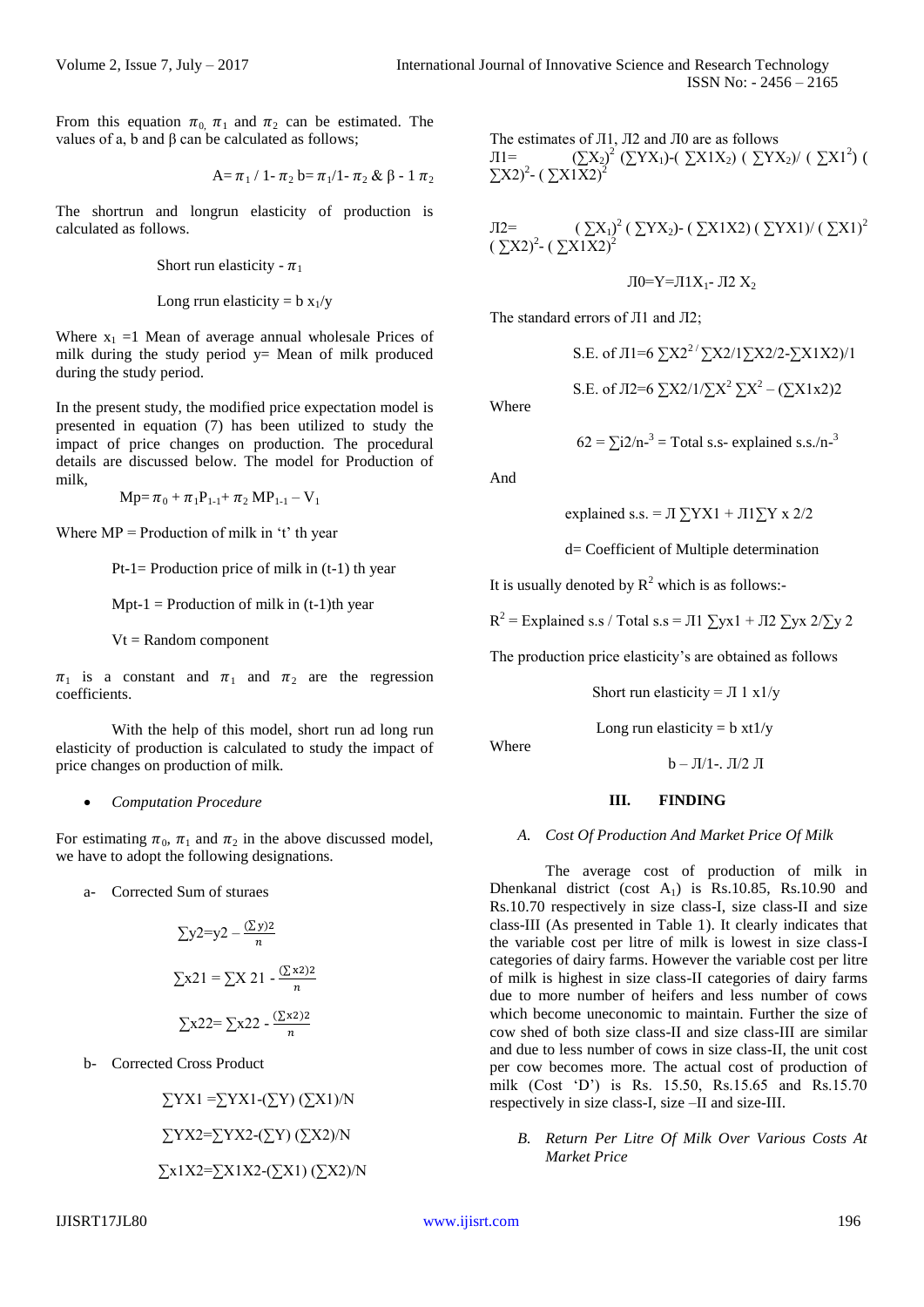The return per liter of milk over various costs at market price during 2010-11 in different size class of dairy farms in Dhenkanal district is calculated and presented in Table 2. It indicates that the return per liter of milk over variable cost is highest in size class-I categories of dairy farms (Rs.6.25 per liter) followed by size class-II (Rs.6.75 per liter) and size class-III (Rs.6.55 per liter). In the existing market price the size class-I, size class-II and size class-III category of dairy farmers get profit over cost B Rs.4.10 per liter, Rs.4.05 per liter and Rs.4.20 per liter respectively. However the return per liter of milk over total cost is highest in size class-I category of dairy farm owners i.e.. Rs.2.85 followed by size class-II, (Rs.2.80 per liter) and size class-II (Rs.2.70 per liter).

In a similar study made by Naik D. in Bhubaneswar Block of Khurda district which indicates that the return per liter of milk over various costs at market price in different size class of dairy farms in Khurda district is more than the return per liter of milk which was received by the dairy farmers of Bhubaneswar block. It may be due to the fact that Bhubaneswar is the state capital of Orissa where demand for milk is more as compared to Dhenkanal district. Majority of farm owners in Dhenkanal district, have maintained the dairy farm as their main business. All the family members work in the farm and their dependence on hired labor is less than the dairy farmers of Bhubaneswar block of Khurda district. As the labour charge, cost of green feed and dry feed are less, it reduces the cost of production of milk and farmers of Dhenkanal district get more return over the dairy farm owners of Bhubaneswar block of Khurda district.

### *C. Impact Of Price Change On Production Of Milk*

The effect of lagged price and lagged production of milk in a particular period have been studied with the help of the Nerlovian's price expectation model.

The modified Nerlovian's price expectation model used in this research is as follows:

$$
Mp_{t} = \pi_{0} + \pi_{1}Mp_{t-1} + \pi_{2}Mp_{t-1} + Ut
$$

Where

 $Mp_t$  = production of milk in 't' th year

 $F_1$  = Lagged price of milk in (t-1) th year

 $Mp_1 = Lagged$  production of milk in (t-1) th year

Ut = Random Component

 $\pi_0$  = is a constant  $\pi_1$  and  $\pi_2$  are the regression coefficient.

Apart from this an attempt has been made to study the short run and long run elasticities of production of milk with the change of price as follows.

Short run elasticity = 
$$
\pi_1 \frac{X_1}{Y}
$$

And long run elasticity =  $b \frac{X_1}{Y}$ Where

$$
b = \frac{\pi \mathbf{1}}{1 - \pi \mathbf{2}}
$$

 $X_1$  is the average of lagged price of milk during the period and Y is the average of milk produced during the study period. The regression equation as well as elasticity substituting corresponding figures of production and productivity in the above stated equations.

## *D. Short Run And Long Run Elasticity Of Production Of Cow Milk In 13 Undivided Districts Of Orissa*

The price elasticity of production of cow milk at the state level both in the short run and in the long run are found to be 0.552 and 0.551 respectively. It implies that one per cent increase in price of milk will tend to increase the production by 0.552 per cent in the short run and 0.551 per cent in the long run. This elasticity in the districts like Dhenkanal, Kalahandi, Koraput, Phulbani and Sundargarh is found to be negative both in the short run and in the long run. It implies that the increase in price will not be able to increase production in these districts. However other factors like feeding, infrastructural facilities and timely market support may be crucial for raising the level of production in these districts. In Bolangir district elasticity is found to be negative in the short run while Mayurbhanj district shows a negative elasticity in the long run. The price elasticity in Puri district is found to be higher both in the short run and in long run recording 0.974 respectively. It implies that 1 per cent rise in the price in Puri district will raise production and induce dairy farmers to produce up to a level of 0.974 per cent in the short run and 0.955 per cent in the long run. In the six district price elasticity of production varies in the range 0.71 (Mayurbhanj) to 0.774 (Balasore) in the short run and from 0.185 (Ganjam to 0.766 (Balasore) in the long run. (Table 3).

## **IV. CONCLUSION**

The average cost of production of milk in Dhenkanal district (Cost  $A_1$ ) is Rs.10.80, Rs.10.90 and Rs.10.70 respectively in size class-I, size class-II and size class-III. The variable cost per liter of milk is lowest in size class-I categories of dairy farms. However the variable cost per liter of milk is highest in size class-II categories of dairy farms due to more number of heifers and less number of cows which become uneconomic to maintain. Further the size of cow shed of both size class-II and size class-III are similar. The actual cost of the production of milk (Cost C) is Rs.16.15, Rs.16.10 and Rs.16.10 respectively in size class-I, size class-II and size class-III.

The return per liter of milk over variable cost is highest in the size class-I category of dairy farm (Rs. 6.75 per liter) followed by the size class-II (Rs.6.70 per liter) and size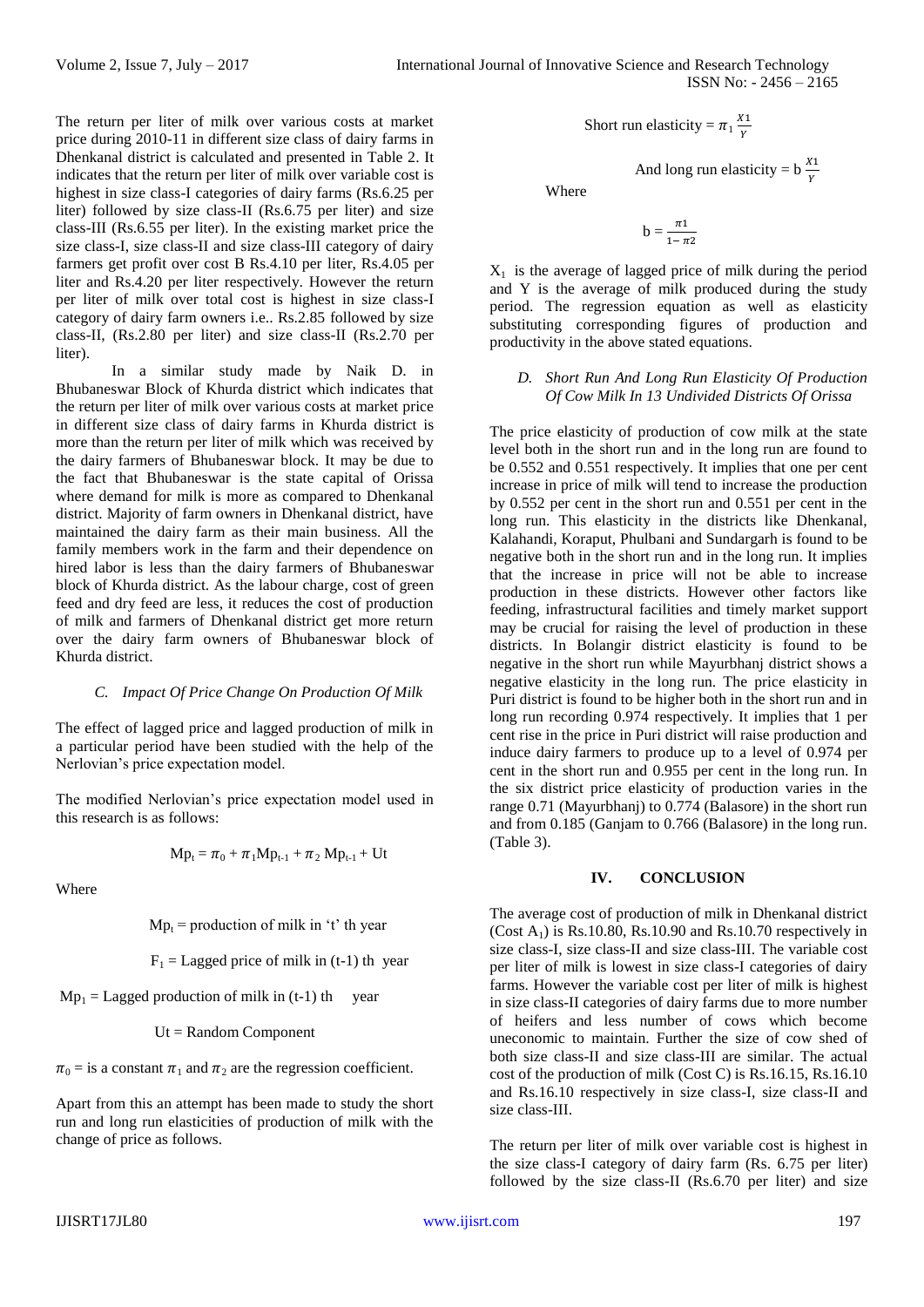class-III (Rs.6.55 per liter). In the existing market price, the size class-I, size class-II and size class-III category of dairy farmers get profit over cost B recording Rs.4.10, Rs.4.05 and Rs.4.00 per liter respectively. However the return per liter of milk over actual cost (cost 'C') is highest in the size class-I categories of dairy farm owners recording Rs.2.85 as profit followed by size class-II with Rs.2.80 per liter) and size class-III with Rs.2.70 per liter)

Price changes also influence the dairy farmers in decision making relating to allocation of resources. Price plays an important role in increasing production. The price elasticity of production of cow milk at the state level both in the short run and long run are found to be 0.552 and 0.551 respectively. It implies that one per cent increase in price of milk will tend to increase the production by 0.552 per cent in the short run and 0.551 per cent in the long run. This elasticity in the district like Dhenkanal, Kalahandi, Koraput, Sundargarh is found to be negative both in the short run as well as in the long run. It implies that the increase in price will not be able to increase production in these districts. However other factors like feeding, infrastructural facilities and timely market support may be crucial for raising the level of production in these districts. In Bolangir district elasticity is found to be negative in the short run while Mayurbhanj district shows a negative elasticity in the long run. The price elasticity in Puri district is found to be highest both in the short run and in long run recording 0.974 respectively. It implies that one per cent rise in the price in Pure district will raise production and induce dairy farmers

to produce up to a level of 0.974 per cent in the short run and 0.955 per cent in the long run. In the other six districts price elasticity of production varies in the range 0.71 (Mayurbhanj) to 0.774 (Balasore) in the short run and from 0.185 (Ganjam) to 0.766 (Balasore) in the long run.

## **V. POLICY OPTION**

The return per litre of milk over variable costs are highest in size class-I (Rs.6.75 per liter) followed by size class-II (Rs.6.70 per liter) and size class-III (Rs.6.55 per liter). However, all the categories of dairy farmers able to recover cost B and C at the prevailing farm gate price. This suggests the need for improving the market structure. A network of milk collection centers linked to decentralized storage facilities and processing plants and supported by efficient transport is essential. This will encourage dairy farmers to enhance their size of operation and will reduce milk spoilage and result in higher turnover.

The productivity of milk in Orissa at 0.45 kg per animal per day is abysmal. High levels of productivity achieved in some states like Punjab, Gujarat and West Bengal within India indicate the untapped potential in Orissa. The production curve can be shifted upwards with improved production and market management practices. An important related issue in reducing the proportion of none descries mulch animals which drain the resources without contributing to production satisfactorily. to production satisfactorily.

| <b>Items</b>       | <b>Size Class I</b> | <b>Size Class II</b> | <b>Size Class III</b> | Average |
|--------------------|---------------------|----------------------|-----------------------|---------|
|                    |                     |                      |                       |         |
| Cost A1            | 10.50               | 10.90                | 10.70                 | 10.85   |
|                    |                     |                      |                       |         |
| Cost A2            | 10.80               | 10.90                | 10.70                 | 10.85   |
|                    |                     |                      |                       |         |
| Cost B             | 13.35               | 13.80                | 14.10                 | 14.10   |
|                    |                     |                      |                       |         |
| Cost C             | 16.15               | 16.10                | 16.10                 | 18.15   |
|                    |                     |                      |                       |         |
| $\rm Cost$ $\rm D$ | 15.60               | 15.65                | 15.70                 | 15.80   |
|                    |                     |                      |                       |         |

Table 1: Cost of Production of Milk Per Liter in Dhenkanal District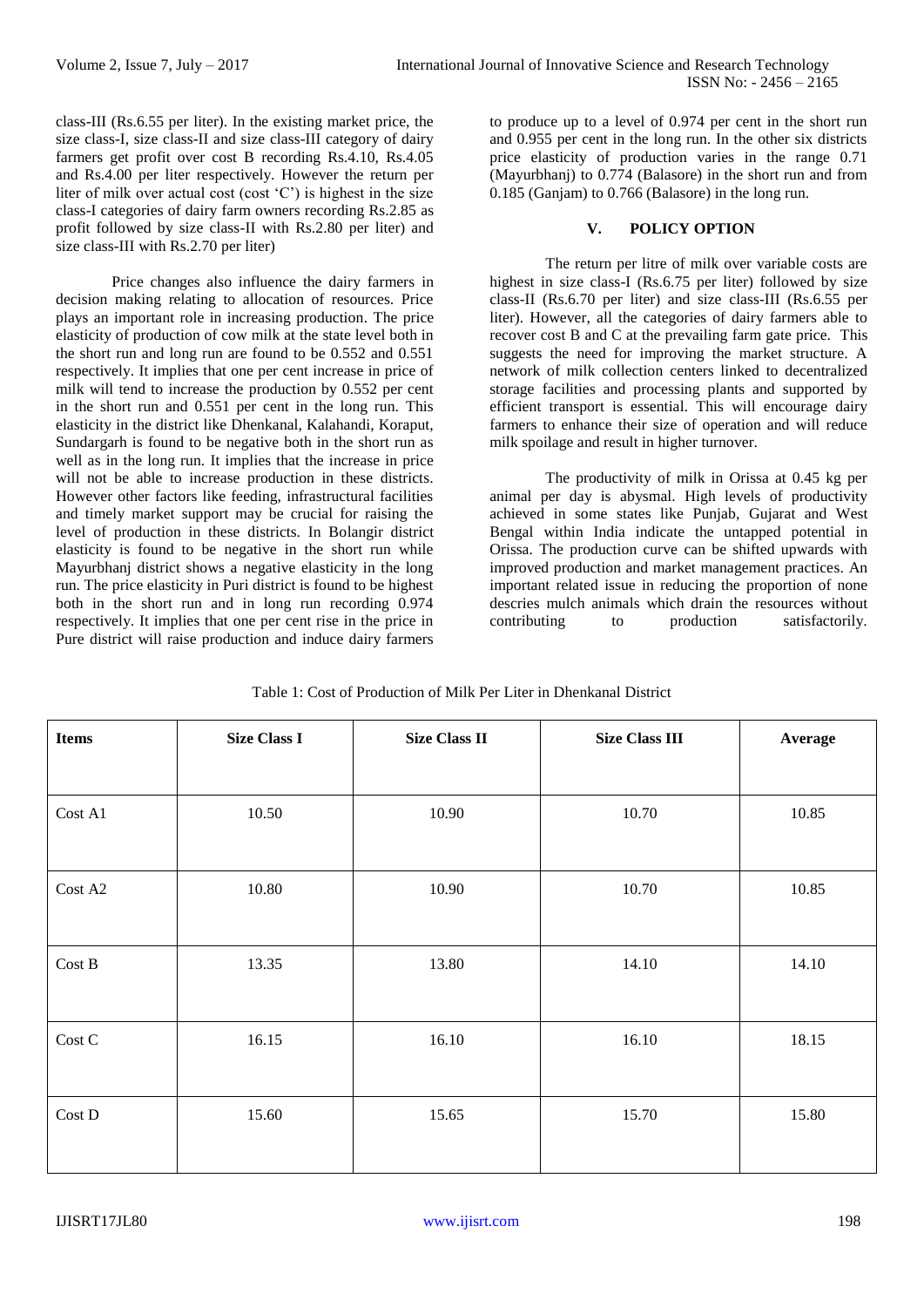## Table 2: Return Per Liter of Milk Over Various Costs at Market Price During 2010-11 in Different Size Class of Dairy Farms Dhenkanal District

| <b>Items</b> | <b>Size Class I</b> | <b>Size Class II</b> | <b>Size Class III</b> |
|--------------|---------------------|----------------------|-----------------------|
| Cost A1      | 6.75                | 6.70                 | 6.55                  |
| Cost A2      | 6.75                | 6.70                 | 6.55                  |
| Cost B       | 4.10                | 4.05                 | 4.20                  |
| Cost C       | 2.85                | 2.80                 | 2.70                  |
| Cost D       | 3.45                | 3.30                 | 3.35                  |

Table – 3.Short Run and Long Run Elasticity of Production Of Cow Milk In 13 Undivided Districts Of Orissa

| <b>Sl. No.</b> | <b>District</b> | <b>Short run elasticity</b> | Long run elasticity |
|----------------|-----------------|-----------------------------|---------------------|
| $\,1\,$        | Balasore        | 0.7736                      | 0.7658              |
| $\overline{2}$ | Bolangir        | $-0.5458$                   | 0.5475              |
| $\overline{3}$ | Cuttack         | 0.5892                      | 0.5591              |
| $\overline{4}$ | Dhenkanal       | $-0.0618$                   | $-0.2123$           |
| 5              | Ganjam          | 0.2024                      | 0.1856              |
| $6\,$          | Kalahandi       | $-1.238$                    | 0.3625              |
| $\tau$         | Keonjhar        | 0.4547                      | $-0.6802$           |
| $\,8\,$        | Koraput         | $-0.6180$                   | $-0.0452$           |
| $\overline{9}$ | Mayurbhanj      | 0.0714                      | $-0.6981$           |
| 10             | Phulbani        | $-0.5793$                   | 0.9552              |
| $11\,$         | Puri            | 0.9754                      | 03595               |
| 12             | Sambalpur       | 0.5372                      | $-0.1953$           |
| 13             | Sundargarh      | $-0.0432$                   | 1.44                |
| <b>ORISSA</b>  |                 | 0.5517                      | 0.5507              |

 *Significant at 1 percent level of probability*